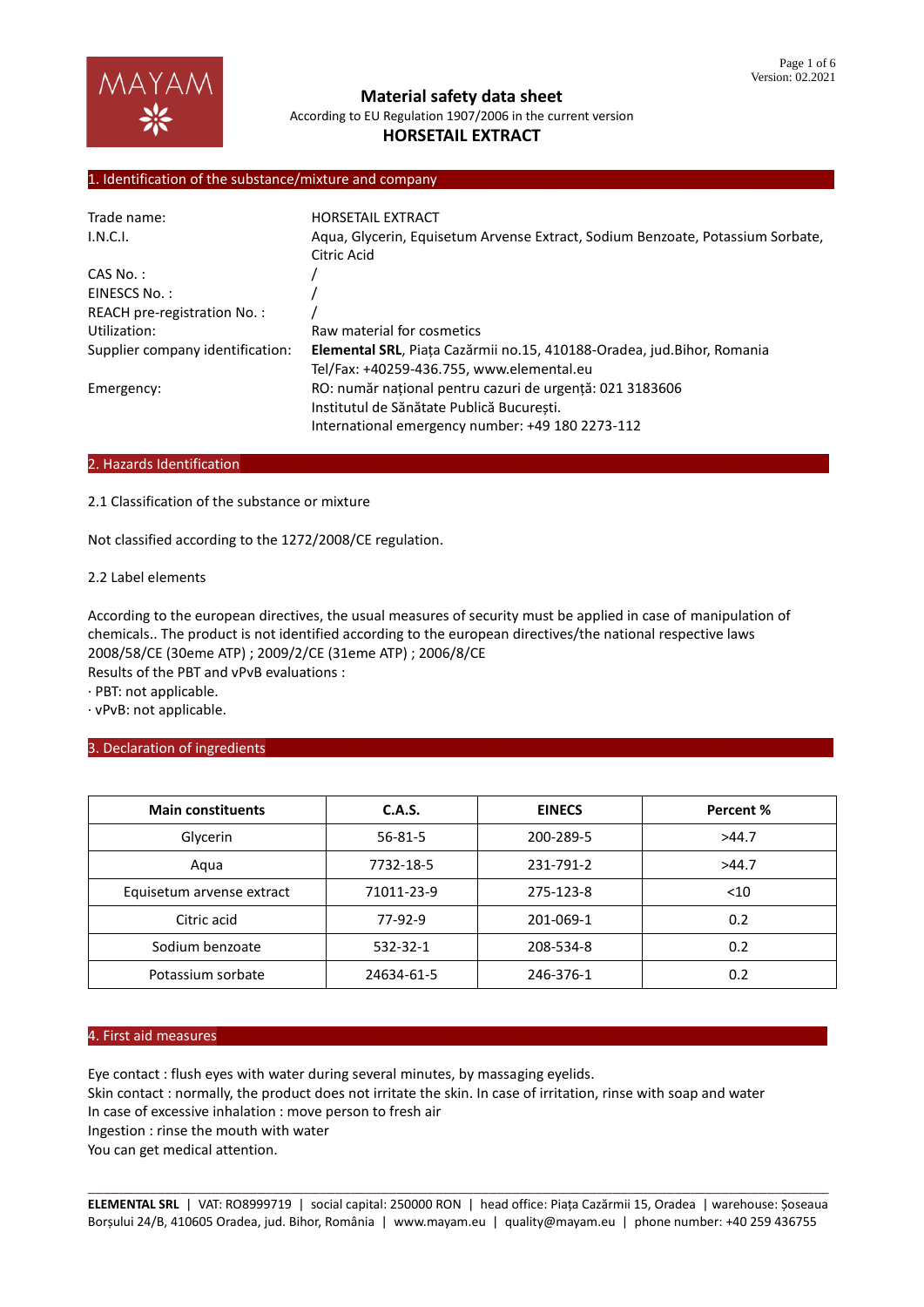

### 5. Fire fighting measures

5.1 Means of extinction

Suitable extinguishing media: foam, CO2, powder

5.2 Special hazards arising from the substance or mixture

Particular risk for high temperature, combustion and production of acrolein

5.3 Recommendations for fire-fighters

Wear self-contained breathing apparatus. Be careful during the fight of chemicals

6. Accidental release measures

6.1 Personal precautions, protective devices and emergency procedures

Not necessary

6.2 Environmental precautions

Dilute the product with water Avoid spillage into sewerage or natural environment.

6.4 Reference to other sections

Methods and equipment for cleaning : collect liquids by absorbing product (sand, kieselguhr, sawdust, ...).

#### 7. Handling and storage

7.1 Precautions for safe handling

Normal work and higiene practises for handling non hazardous product. Don't smoke, neither eat, nor drink in the working zones.

7.2 Conditions for safe storage, including any incompatibilities

Indifferent packaging

7.3 Specific end uses No data available

#### 8. Exposure controls / personal protection

General measures of security and hygiene : the usual measures of security must be applied in case of manipulation of chemicals.

Safety glasses and gloves may be worn. Slip proof shoes may be worn where spills may occur.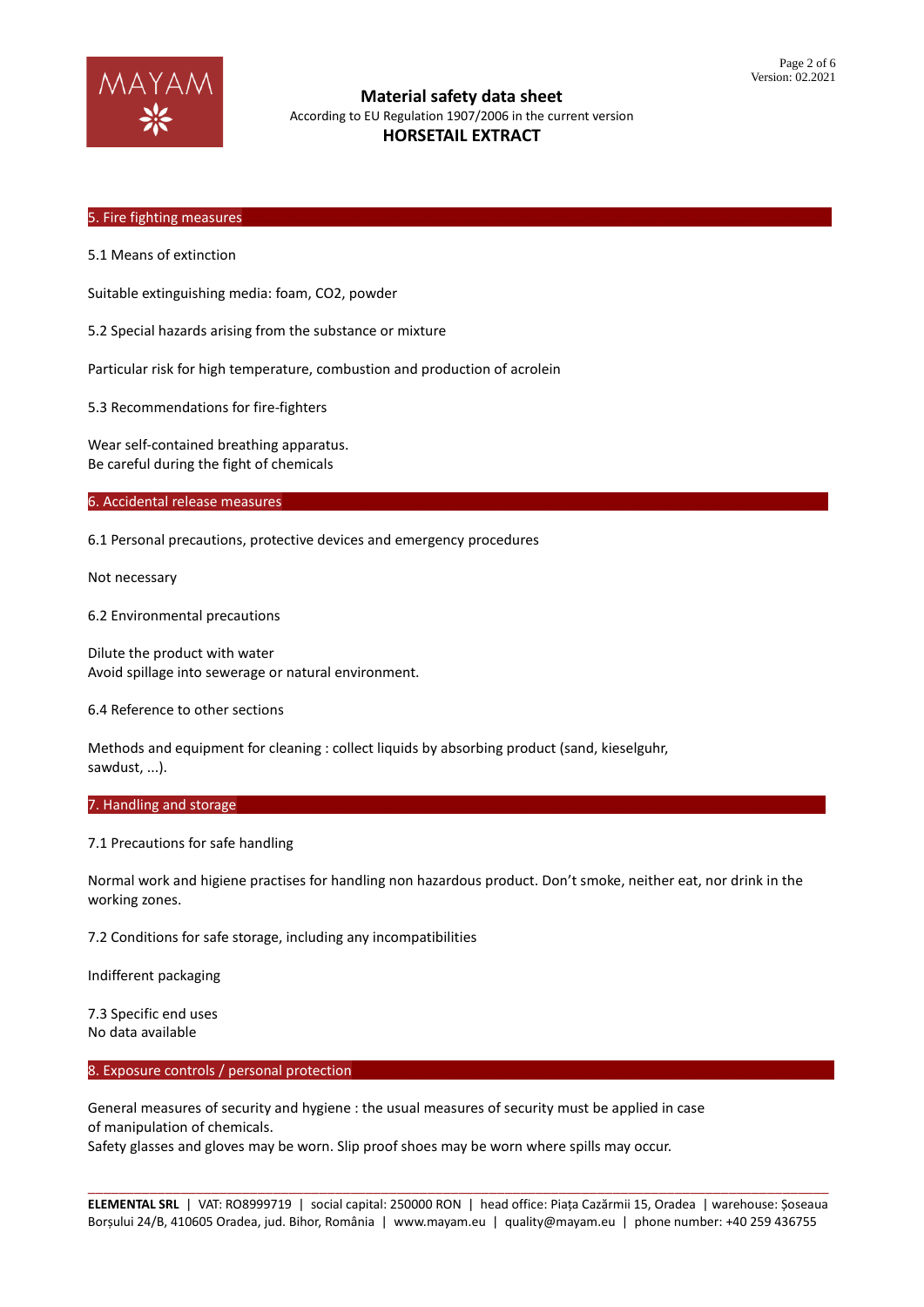

### 9. Physical and chemical properties

#### 9.1 Information on physical and chemical properties

Appearance: liquid light brown Color: light brown Odor: characteristic pH-value: 4 - 6 Melting point: no data available Boiling point: no data available Sublimation point: no data available Softening point: no data available Flash point: > 95 °C Lower explosion limits: no data available Upper explosion limits: no data available Vapor pressure: no data available Density (at 20 °C):  $1.070 - 1.160$  g/cm<sup>3</sup> Water solubility: Completely soluble Miscible with alcohol Autoignition T° : not applicable Autoignition : does not ignite spontaneously Solubility in other solvents: no data available Partition coefficient: no data available Vapor density: no data available

9.2 Other information None

### 10. Stability and reactivity

10.1 Responsiveness Stable under normal handling, storage and usage conditions.

10.2 Chemical stability No data available

10.3 Possibility of dangerous reactions No data available

10.4 Conditions to avoid No data available

10.5 Incompatible materials No data available

10.6 Hazardous decomposition products For high temperature, combustion and production of acrolein

#### 11. Toxicological information

11.1 Information on toxicological effects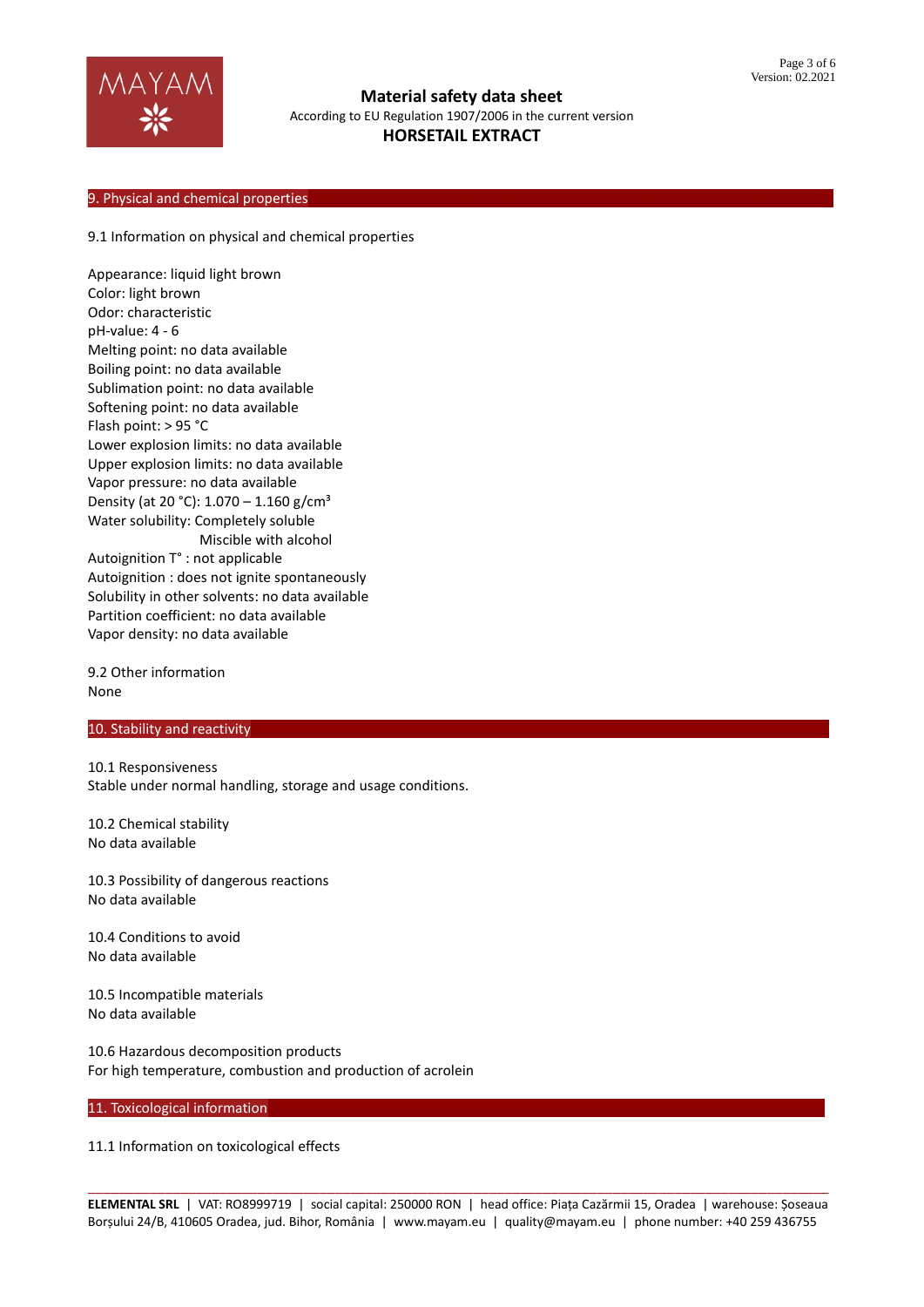

No data available on this substance. *Data for the glycerin* : Acute toxicity : LD50 (oral rat) : 27 200 mg /Kg LD50 (oral mouse) : 23 000 mg /Kg LD50 (oral guinea pig) : 10 000 mg /Kg LD50 (dermal guinea pig) : 56.75 mg /kg

Irritating and corrosive effects : skin irritation : not supposed to be irritant eyes : not supposed to be irritant

Repeated dose toxicity : oral : NOAEL (chronic rat) : 8000 - 10 000 mg /Kg dermal (subchronic rabbit) : the effects following repeated dermal application of glycerin was

examined. There were no effects noted in rabbits dosed 8 hours/day, 5 days/week for 45 weeks with dose levels as high as 4.0 ml/kg. Using a density of 1.2611 g/cm3 at 20 °C, a dose of 4.0 ml/kg corresponds to 5040 mg/kg/day

Sensibilization : not supposed to be sensitizing

*Other more information* : natural substance

# 12. Ecological information

*General information* : do not allow undiluted product or large quantities to reach ground water, water course or sewage system

*Data for the glycerin* : Environmental Precautions : Prevent from entering into soil, ditches, sewers, waterways and/or groundwater.

Biodegradation in water : biodegradable under 24H

Short-term toxicity to fish : LC50 (96H) : 54 000 mg /l (Salmo gairdneri or Oncorhynchus mykiss) LC50 (24H) : >5000 mg /l (Carassius auratus)

Short-term toxicity to aquatic invertebrates : EC50 (24h) : >10 000 mg /l (Daphnia magna)

Toxicity to algae and cyanobacteria : EC3 : 2 900 mg /l (Microcystis aeruginosa) EC3 : >10 000 mg /l (Scenedesmus quadricauda)

Toxicity to microorganisme : The toxicity threshold (comparable to a NOEC) in a 16 hour study was >10 000 mg./L.

13. Disposal considerations

13.1 Waste treatment methods

Destroy according to local, state and federal regulations Avoid the discharge in the environment.

\_\_\_\_\_\_\_\_\_\_\_\_\_\_\_\_\_\_\_\_\_\_\_\_\_\_\_\_\_\_\_\_\_\_\_\_\_\_\_\_\_\_\_\_\_\_\_\_\_\_\_\_\_\_\_\_\_\_\_\_\_\_\_\_\_\_\_\_\_\_\_\_\_\_\_\_\_\_\_\_\_\_\_\_\_\_\_\_\_\_\_\_\_\_\_\_ **ELEMENTAL SRL** | VAT: RO8999719 | social capital: 250000 RON | head office: Piața Cazărmii 15, Oradea | warehouse: Șoseaua Borșului 24/B, 410605 Oradea, jud. Bihor, România | www.mayam.eu | quality@mayam.eu | phone number: +40 259 436755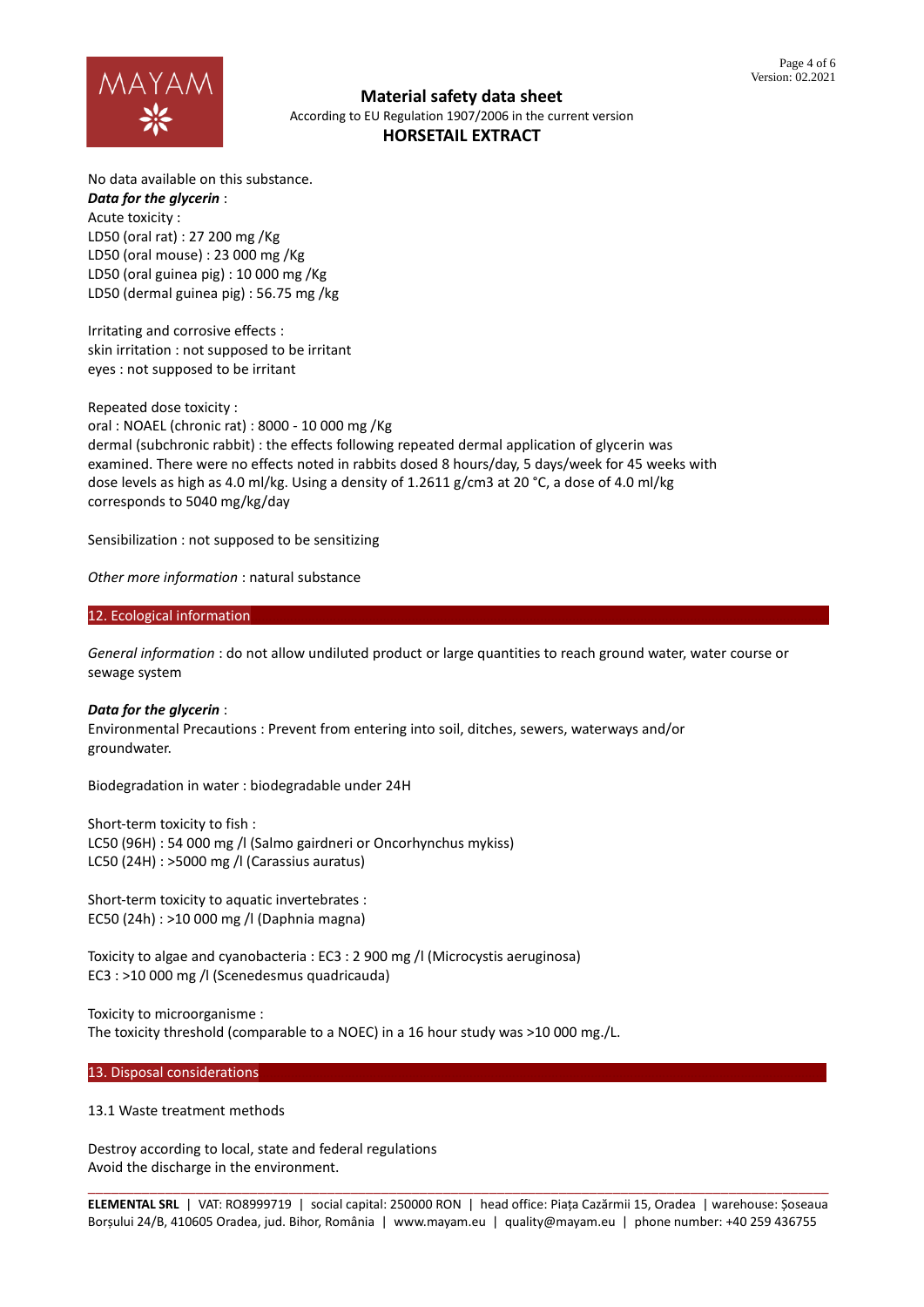

Recommended cleansing agent : water, if necessary with cleaning

14. Transport information

Product is not classified for ADR (road, directive 94/55/CE), RID (rail, directive 96/49/CE), IMDG (sea), ICAO-TI nor for IATA-DGR (air).

15. Regulatory information

This product is not classified according to the 1272/2008/CE regulation.

16. Additional information

16.1 Abbreviations:

ADR: European Agreement concerning the International Carriage of Dangerous Goods by Road. CAS: Chemical Abstracts Service (division of the American Chemical Society). CLP: Classification, Labeling, Packaging. DNEL: Derived No Effect Level. EINECS: European Inventory of Existing Commercial Chemical Substances. GHS: Globally Harmonized System of Classification and Labeling of Chemicals. IATA: International Air Transport Association. IATA-DGR: Dangerous Goods Regulation by the "International Air Transport Association" (IATA). ICAO: International Civil Aviation Organization. ICAO-TI: Technical Instructions by the "International Civil Aviation Organization" (ICAO). IMDG: International Maritime Code for Dangerous Goods. INCI: International Nomenclature of Cosmetic Ingredients. LTE: Long-term exposure. PNEC: Predicted No Effect Concentration. RID: Regulation Concerning the International Transport of Dangerous Goods by Rail. STE: Short-term exposure.

STEL: Short Term Exposure limit.

STOT: Specific Target Organ Toxicity.

### **DECLARATION OF ALLERGENS**

7th Amendment to Directive 76/768/EC, annex III, part I (2003/15/EC)

| I.N.C.I.                            | C.A.S.   | % |
|-------------------------------------|----------|---|
| Alpha-Hexyl cinnamic aldehyde (HCA) | 101-86-0 |   |
| Amyl cinnamic alcohol               | 101-85-9 |   |
| Amyl cinnamic aldehyde (ACA)        | 122-40-7 |   |
| Anisyl alcohol                      | 105-13-5 |   |
| Benzyl salicylate                   | 118-58-1 | ٠ |
| Benzyl benzoate                     | 120-51-4 |   |
| Benzyl cinnamate                    | 103-41-3 |   |

\_\_\_\_\_\_\_\_\_\_\_\_\_\_\_\_\_\_\_\_\_\_\_\_\_\_\_\_\_\_\_\_\_\_\_\_\_\_\_\_\_\_\_\_\_\_\_\_\_\_\_\_\_\_\_\_\_\_\_\_\_\_\_\_\_\_\_\_\_\_\_\_\_\_\_\_\_\_\_\_\_\_\_\_\_\_\_\_\_\_\_\_\_\_\_\_ **ELEMENTAL SRL** | VAT: RO8999719 | social capital: 250000 RON | head office: Piața Cazărmii 15, Oradea | warehouse: Șoseaua Borșului 24/B, 410605 Oradea, jud. Bihor, România | www.mayam.eu | quality@mayam.eu | phone number: +40 259 436755